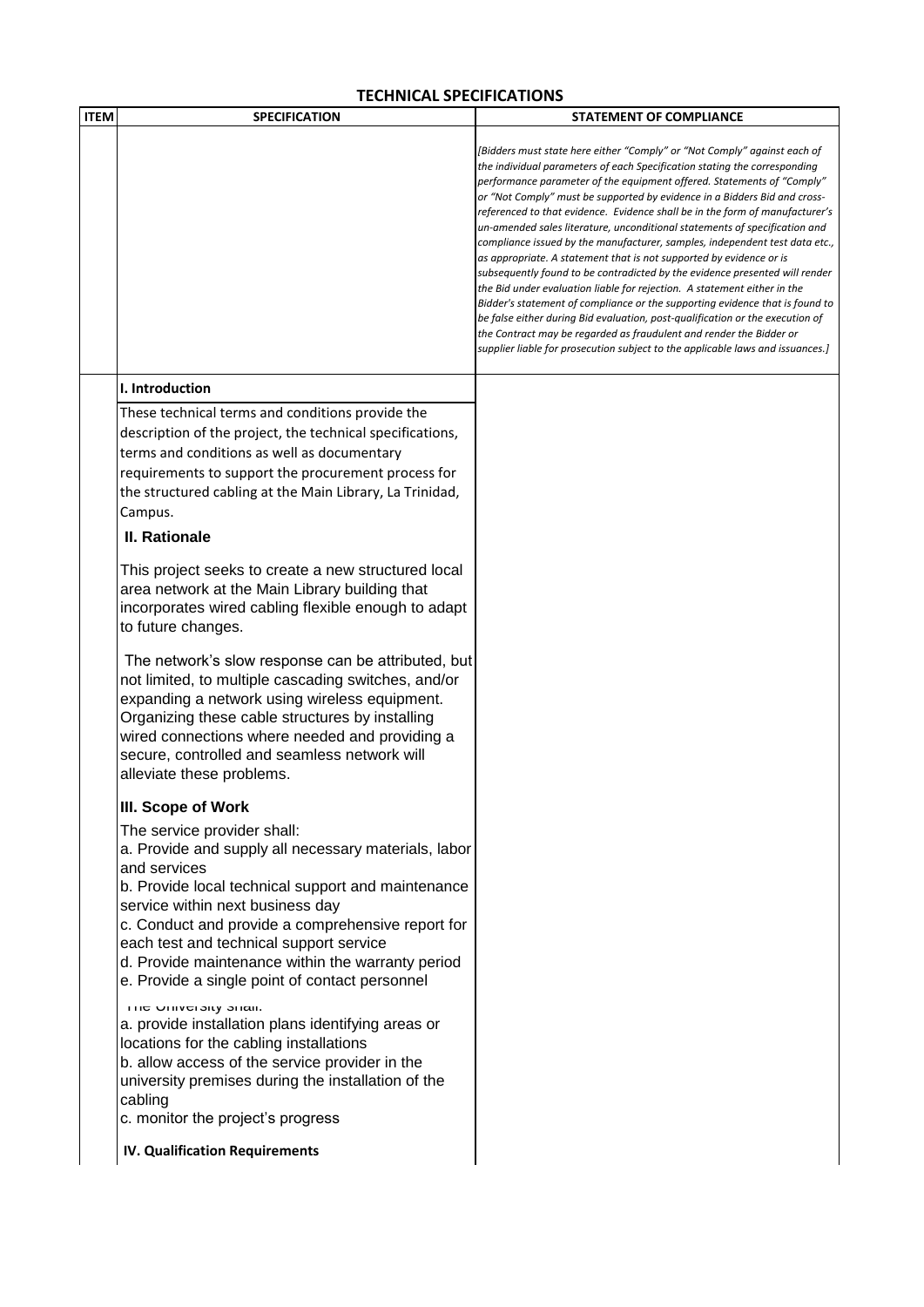| The service provider:<br>a. must have at least five (5) years of experience in<br>supply, delivery, installation, testing and commissioning<br>of network equipment and structured cabling system<br>b. must have the capacity and ability to provide local<br>maintenance services and technical support.<br>c. have implemented at least 3 similar projects in the<br>deployment of a structured copper cabling<br>d. PhilGEPS registered<br><b>V. Technical Requirements</b><br>a. Comply with the installation design and plan at<br>VIII<br>b. The service provider is reachable through phone<br>or email for technical support. Response time<br>should be at least within the next business day<br>c. Complete the delivery of the functional network<br>in 50 calendar days<br>d. Upon installation, the network shall be tested for<br>continuity and speed in consideration of conditions<br>and parameters identified<br>e. Update the university of weekly progress |  |
|----------------------------------------------------------------------------------------------------------------------------------------------------------------------------------------------------------------------------------------------------------------------------------------------------------------------------------------------------------------------------------------------------------------------------------------------------------------------------------------------------------------------------------------------------------------------------------------------------------------------------------------------------------------------------------------------------------------------------------------------------------------------------------------------------------------------------------------------------------------------------------------------------------------------------------------------------------------------------------|--|
|                                                                                                                                                                                                                                                                                                                                                                                                                                                                                                                                                                                                                                                                                                                                                                                                                                                                                                                                                                                  |  |
|                                                                                                                                                                                                                                                                                                                                                                                                                                                                                                                                                                                                                                                                                                                                                                                                                                                                                                                                                                                  |  |
|                                                                                                                                                                                                                                                                                                                                                                                                                                                                                                                                                                                                                                                                                                                                                                                                                                                                                                                                                                                  |  |
|                                                                                                                                                                                                                                                                                                                                                                                                                                                                                                                                                                                                                                                                                                                                                                                                                                                                                                                                                                                  |  |
|                                                                                                                                                                                                                                                                                                                                                                                                                                                                                                                                                                                                                                                                                                                                                                                                                                                                                                                                                                                  |  |
|                                                                                                                                                                                                                                                                                                                                                                                                                                                                                                                                                                                                                                                                                                                                                                                                                                                                                                                                                                                  |  |
|                                                                                                                                                                                                                                                                                                                                                                                                                                                                                                                                                                                                                                                                                                                                                                                                                                                                                                                                                                                  |  |
|                                                                                                                                                                                                                                                                                                                                                                                                                                                                                                                                                                                                                                                                                                                                                                                                                                                                                                                                                                                  |  |
|                                                                                                                                                                                                                                                                                                                                                                                                                                                                                                                                                                                                                                                                                                                                                                                                                                                                                                                                                                                  |  |
|                                                                                                                                                                                                                                                                                                                                                                                                                                                                                                                                                                                                                                                                                                                                                                                                                                                                                                                                                                                  |  |
|                                                                                                                                                                                                                                                                                                                                                                                                                                                                                                                                                                                                                                                                                                                                                                                                                                                                                                                                                                                  |  |
|                                                                                                                                                                                                                                                                                                                                                                                                                                                                                                                                                                                                                                                                                                                                                                                                                                                                                                                                                                                  |  |
|                                                                                                                                                                                                                                                                                                                                                                                                                                                                                                                                                                                                                                                                                                                                                                                                                                                                                                                                                                                  |  |
|                                                                                                                                                                                                                                                                                                                                                                                                                                                                                                                                                                                                                                                                                                                                                                                                                                                                                                                                                                                  |  |
|                                                                                                                                                                                                                                                                                                                                                                                                                                                                                                                                                                                                                                                                                                                                                                                                                                                                                                                                                                                  |  |
|                                                                                                                                                                                                                                                                                                                                                                                                                                                                                                                                                                                                                                                                                                                                                                                                                                                                                                                                                                                  |  |
|                                                                                                                                                                                                                                                                                                                                                                                                                                                                                                                                                                                                                                                                                                                                                                                                                                                                                                                                                                                  |  |
|                                                                                                                                                                                                                                                                                                                                                                                                                                                                                                                                                                                                                                                                                                                                                                                                                                                                                                                                                                                  |  |
|                                                                                                                                                                                                                                                                                                                                                                                                                                                                                                                                                                                                                                                                                                                                                                                                                                                                                                                                                                                  |  |
|                                                                                                                                                                                                                                                                                                                                                                                                                                                                                                                                                                                                                                                                                                                                                                                                                                                                                                                                                                                  |  |
|                                                                                                                                                                                                                                                                                                                                                                                                                                                                                                                                                                                                                                                                                                                                                                                                                                                                                                                                                                                  |  |
| f. Service provider shall be responsible and                                                                                                                                                                                                                                                                                                                                                                                                                                                                                                                                                                                                                                                                                                                                                                                                                                                                                                                                     |  |
| accountable for the removal and proper disposal of                                                                                                                                                                                                                                                                                                                                                                                                                                                                                                                                                                                                                                                                                                                                                                                                                                                                                                                               |  |
| debris, material and waste generated in the project                                                                                                                                                                                                                                                                                                                                                                                                                                                                                                                                                                                                                                                                                                                                                                                                                                                                                                                              |  |
| g. Fiber-optic cable must be ANSI/TIA568-B.3,                                                                                                                                                                                                                                                                                                                                                                                                                                                                                                                                                                                                                                                                                                                                                                                                                                                                                                                                    |  |
| EIA/TIA 492, RoHS Compliant.                                                                                                                                                                                                                                                                                                                                                                                                                                                                                                                                                                                                                                                                                                                                                                                                                                                                                                                                                     |  |
| h. Cabling Standards to Comply to:                                                                                                                                                                                                                                                                                                                                                                                                                                                                                                                                                                                                                                                                                                                                                                                                                                                                                                                                               |  |
| 1. ISO/IEC 11801:2002: International Standard for                                                                                                                                                                                                                                                                                                                                                                                                                                                                                                                                                                                                                                                                                                                                                                                                                                                                                                                                |  |
| generic cabling for customer premises                                                                                                                                                                                                                                                                                                                                                                                                                                                                                                                                                                                                                                                                                                                                                                                                                                                                                                                                            |  |
| 2. EIA/TIA 568B: Commercial Building                                                                                                                                                                                                                                                                                                                                                                                                                                                                                                                                                                                                                                                                                                                                                                                                                                                                                                                                             |  |
| Telecommunications Cabling Standard (2002)                                                                                                                                                                                                                                                                                                                                                                                                                                                                                                                                                                                                                                                                                                                                                                                                                                                                                                                                       |  |
| 3. EIA/TIA 568B.2-1: Commercial Building                                                                                                                                                                                                                                                                                                                                                                                                                                                                                                                                                                                                                                                                                                                                                                                                                                                                                                                                         |  |
| Telecommunication Cabling Standard (2002).                                                                                                                                                                                                                                                                                                                                                                                                                                                                                                                                                                                                                                                                                                                                                                                                                                                                                                                                       |  |
| 4. IEEE 802.3af/at                                                                                                                                                                                                                                                                                                                                                                                                                                                                                                                                                                                                                                                                                                                                                                                                                                                                                                                                                               |  |
| i. 48U Data Cabinet have/be:                                                                                                                                                                                                                                                                                                                                                                                                                                                                                                                                                                                                                                                                                                                                                                                                                                                                                                                                                     |  |
| i. IP20 rated                                                                                                                                                                                                                                                                                                                                                                                                                                                                                                                                                                                                                                                                                                                                                                                                                                                                                                                                                                    |  |
| k. 4 Exhaust fans or more                                                                                                                                                                                                                                                                                                                                                                                                                                                                                                                                                                                                                                                                                                                                                                                                                                                                                                                                                        |  |
| I. Removable panels and door                                                                                                                                                                                                                                                                                                                                                                                                                                                                                                                                                                                                                                                                                                                                                                                                                                                                                                                                                     |  |
| m. Sturdy door locks                                                                                                                                                                                                                                                                                                                                                                                                                                                                                                                                                                                                                                                                                                                                                                                                                                                                                                                                                             |  |
| n. 15A horizontal power distribution units                                                                                                                                                                                                                                                                                                                                                                                                                                                                                                                                                                                                                                                                                                                                                                                                                                                                                                                                       |  |
| o. Load capacity: at least 100kgs                                                                                                                                                                                                                                                                                                                                                                                                                                                                                                                                                                                                                                                                                                                                                                                                                                                                                                                                                |  |
| p. 16U Wall-mount Data Cabinet have/be:                                                                                                                                                                                                                                                                                                                                                                                                                                                                                                                                                                                                                                                                                                                                                                                                                                                                                                                                          |  |
| 1. IP20 rated                                                                                                                                                                                                                                                                                                                                                                                                                                                                                                                                                                                                                                                                                                                                                                                                                                                                                                                                                                    |  |
| 2. 2 Exhaust fans or more                                                                                                                                                                                                                                                                                                                                                                                                                                                                                                                                                                                                                                                                                                                                                                                                                                                                                                                                                        |  |
| 3. Removable panels and door                                                                                                                                                                                                                                                                                                                                                                                                                                                                                                                                                                                                                                                                                                                                                                                                                                                                                                                                                     |  |
| 4. Sturdy door locks                                                                                                                                                                                                                                                                                                                                                                                                                                                                                                                                                                                                                                                                                                                                                                                                                                                                                                                                                             |  |
| 5. 15A horizontal power distribution units                                                                                                                                                                                                                                                                                                                                                                                                                                                                                                                                                                                                                                                                                                                                                                                                                                                                                                                                       |  |
| 6. Load capacity: at least 100kgs                                                                                                                                                                                                                                                                                                                                                                                                                                                                                                                                                                                                                                                                                                                                                                                                                                                                                                                                                |  |
| q. Warranty is 1 year minimum on materials,                                                                                                                                                                                                                                                                                                                                                                                                                                                                                                                                                                                                                                                                                                                                                                                                                                                                                                                                      |  |
| workmanship 1 year                                                                                                                                                                                                                                                                                                                                                                                                                                                                                                                                                                                                                                                                                                                                                                                                                                                                                                                                                               |  |
| <b>VI. Deliverables</b>                                                                                                                                                                                                                                                                                                                                                                                                                                                                                                                                                                                                                                                                                                                                                                                                                                                                                                                                                          |  |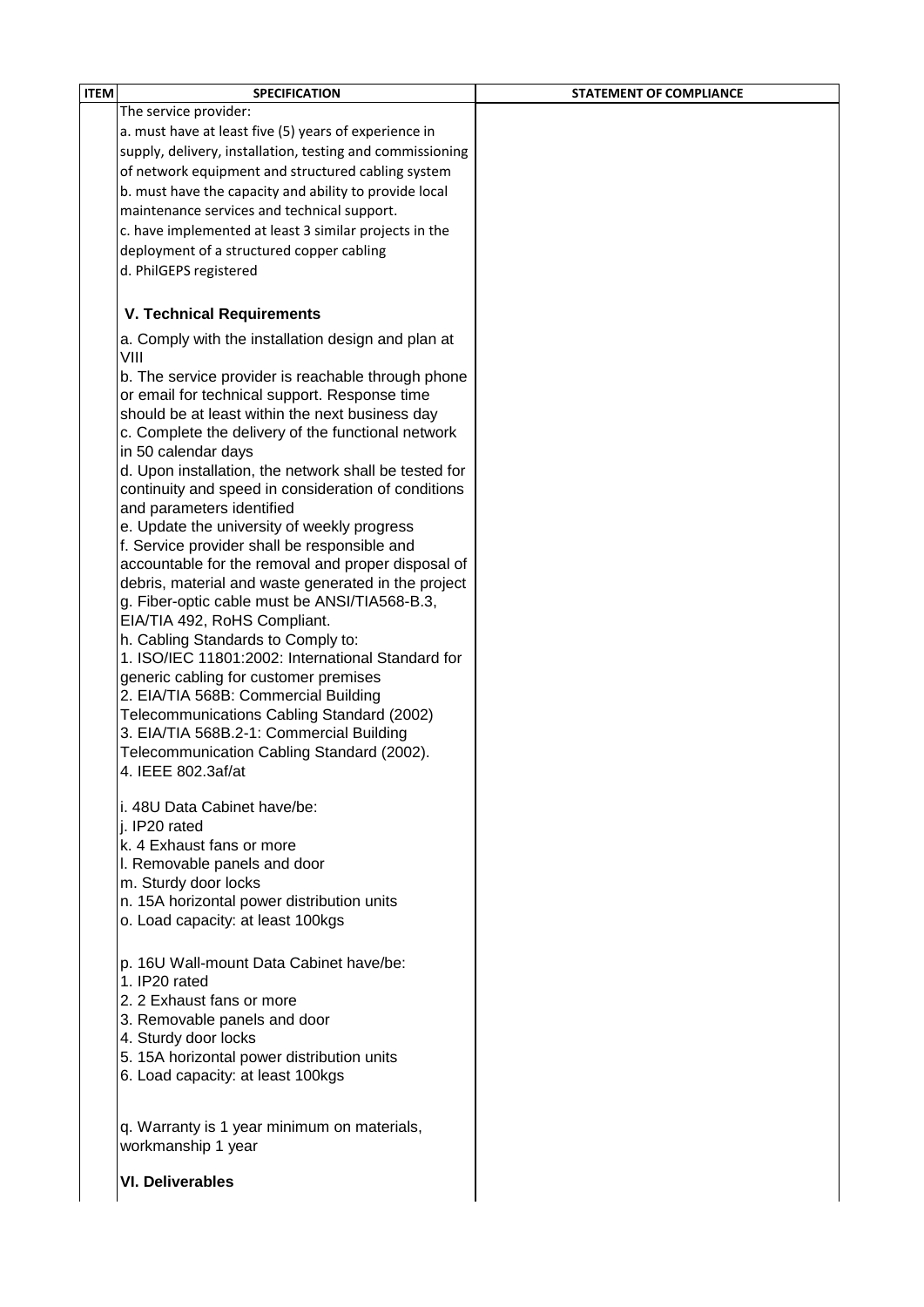| <b>ITEM</b> | <b>SPECIFICATION</b>                                                                           | <b>STATEMENT OF COMPLIANCE</b> |
|-------------|------------------------------------------------------------------------------------------------|--------------------------------|
|             | a. The Service provider shall submit detailed scope                                            |                                |
|             | of work for proposed solution in coordination with                                             |                                |
|             | the ICT Office. This shall include all wiring                                                  |                                |
|             | diagrams, description of materials to be used to                                               |                                |
|             | produce the structured cabling infrastructure and<br>timeline for maior tasks of the Work      |                                |
|             | b. Supply and install CAT6 UTP cable (full copper)                                             |                                |
|             | that will be used for horizontal cabling from each                                             |                                |
|             | wiring closet to each endpoint                                                                 |                                |
|             |                                                                                                |                                |
|             | c. Supply and install electrical cables which will be                                          |                                |
|             | terminated from UPS in each wiring closet<br>installed complete with circuit breaker           |                                |
|             |                                                                                                |                                |
|             | d. LC UPC fiber-optic patch panels installed in each                                           |                                |
|             | data cabinet.                                                                                  |                                |
|             |                                                                                                |                                |
|             | e. Centralize CAT6 outlets in a patch panel located                                            |                                |
|             | in its respective floor.                                                                       |                                |
|             | f. CAT6 outlets at each endpoint.                                                              |                                |
|             |                                                                                                |                                |
|             | g. Supply and install patch panels in data cabinets                                            |                                |
|             | h. Supply and install separation partitions,                                                   |                                |
|             | raceways, drilling and chiseling of walls for                                                  |                                |
|             | pulling cables, plastering and paintings of wall as                                            |                                |
|             | necessarv                                                                                      |                                |
|             | i. Properly identify and label both ends of data                                               |                                |
|             | cables/runs                                                                                    |                                |
|             | j. Test and verify that each and every network point                                           |                                |
|             | is working                                                                                     |                                |
|             |                                                                                                |                                |
|             | k. Test and verify that each and every PoE network                                             |                                |
|             | point is working                                                                               |                                |
|             | I. Submit detailed documentation of the installation,                                          |                                |
|             | termination and labels of data cabling                                                         |                                |
|             |                                                                                                |                                |
|             | VII. Approved Budget for the Contract (ABC)                                                    |                                |
|             | The total ABC for the project is Php 1,000,000.00                                              |                                |
|             | inclusive of all applicable government taxes and                                               |                                |
|             | service charges.                                                                               |                                |
|             |                                                                                                |                                |
|             | <b>VIII. Installation Diagram</b>                                                              |                                |
|             |                                                                                                |                                |
|             | <b>FIBER-OPTIC CABLING LAYOUT and</b>                                                          |                                |
|             | <b>NETWORK MAP-refer attached file on page 3 and</b><br>4                                      |                                |
|             |                                                                                                |                                |
|             | <b>PLAN DETAILS:</b>                                                                           |                                |
|             | NOTE: The supplier will adhere to the following                                                |                                |
|             | minimum requirements:                                                                          |                                |
|             | • 4-core, 850nm wavelength, multi mode, indoor                                                 |                                |
|             | fiber-optic cable for ICT-NOC to ULIS CAB 1 link.                                              |                                |
|             |                                                                                                |                                |
|             |                                                                                                |                                |
|             | • 2-core, 850nm wavelength, multi mode, indoor<br>fiber-optic cable for the rest of the links. |                                |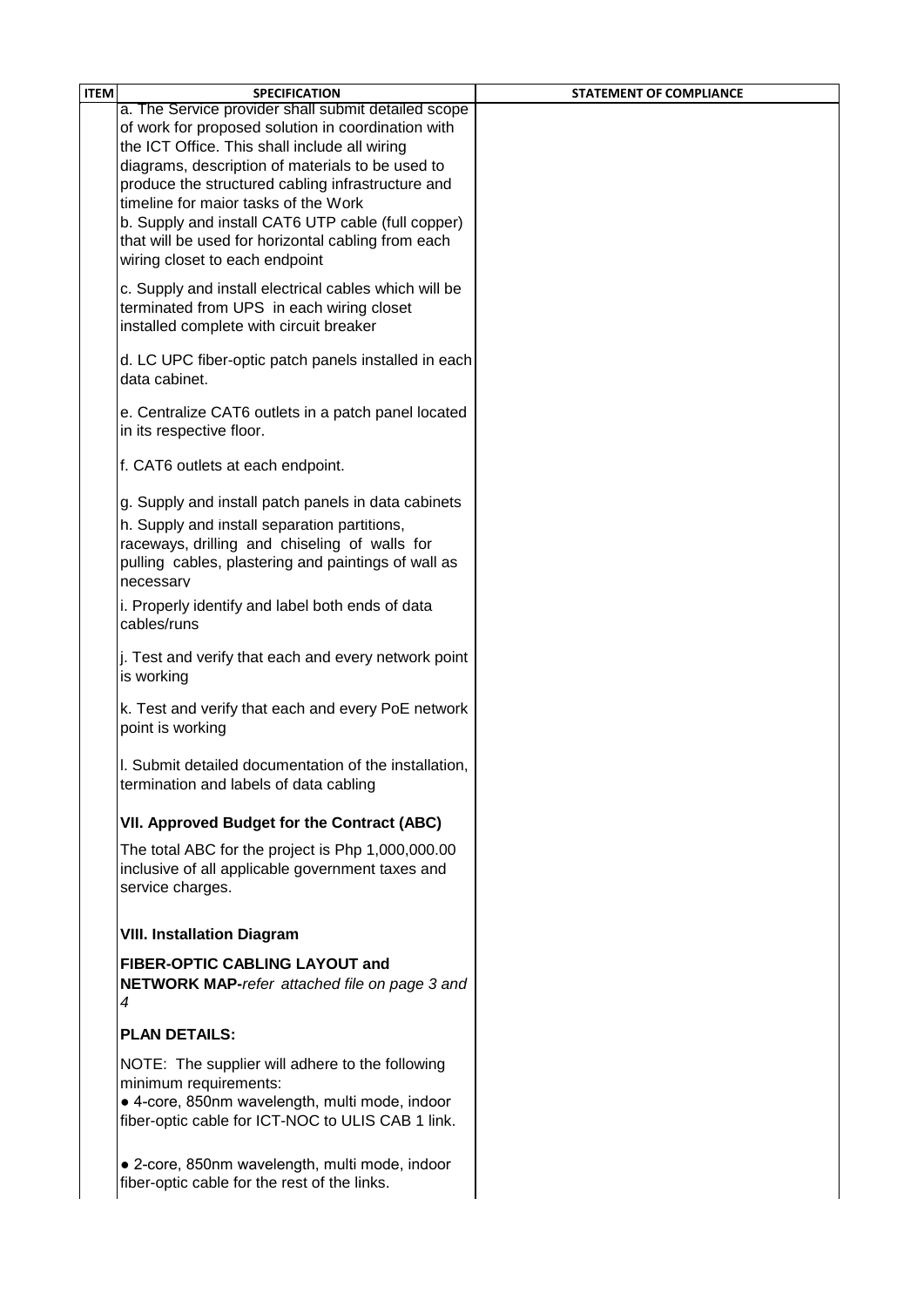| <b>ITEM</b> | <b>SPECIFICATION</b>                                                                                                                            | <b>STATEMENT OF COMPLIANCE</b> |
|-------------|-------------------------------------------------------------------------------------------------------------------------------------------------|--------------------------------|
|             | • Support messenger wire must be grounded at<br>both ends. Use proper grounding materials.                                                      |                                |
|             | • Cables installations must comply with the<br>Philippine Electronics code.                                                                     |                                |
|             | • LC UPC terminated fiber-optic patch panels will<br>be used.                                                                                   |                                |
|             | • 3 meter long LC-LC fiber-optic patch cords will be<br>provided for every available fiber-optic pair of ICT-<br><b>NOC</b>                     |                                |
|             | • 1 meter long LC-LC fiber-optic patch cords will be<br>provided for every available fiber-optic pair of DATA<br>CAB1, DATA CAB2 and DATA CAB3. |                                |
|             | • Warranty is 5 years minimum on materials,<br>workmanship is 1 year.                                                                           |                                |
|             | <b>COPPER CABLING LAYOUT MAIN BUILDING -</b><br>refer attached file on page 5                                                                   |                                |
|             | <b>COPPER CABLING LAYOUT ANNEX BUILDING .</b><br>refer attached file on page 6                                                                  |                                |
|             | <b>COPPER CABLING LAYOUT BASEMENT, MAIN</b><br><b>BUILDING</b> - refer attached on page 7                                                       |                                |
|             | PLAN DETAILS: (refer on page 8 - 10)                                                                                                            |                                |
|             | <b>NOTE:</b> The supplier will adhere to the following:                                                                                         |                                |
|             | Copper Cabling:<br>• CAT6 Outdoor cables will be used for Outdoor<br>links between network devices.                                             |                                |
|             | • CAT6 Indoor cables will be used for Indoor links<br>between network devices.                                                                  |                                |
|             | • CAT6 Indoor cables will be used for endpoints.                                                                                                |                                |
|             | • Ethernet cables to be used must contain the<br>Underwriters Laboratories (UL) badges/marks.                                                   |                                |
|             | • Ethernet cables to be used must be made of pure<br>copper. Copper clad aluminum cables will be<br>REJECTED.                                   |                                |
|             | • Ethernet cables to be used must be Plenum-<br>rated.                                                                                          |                                |
|             | • All copper cables will be enclosed in either<br>flexible PVC, cable ladder (stainless/galvanized<br>steel), or wire basket/mesh.              |                                |
|             | • Cable raceways will be secured to walls/ceilings<br>using rivets/screws.                                                                      |                                |
|             | • Cable raceway installations must allow easy<br>access and/or replacement of cable runs.                                                       |                                |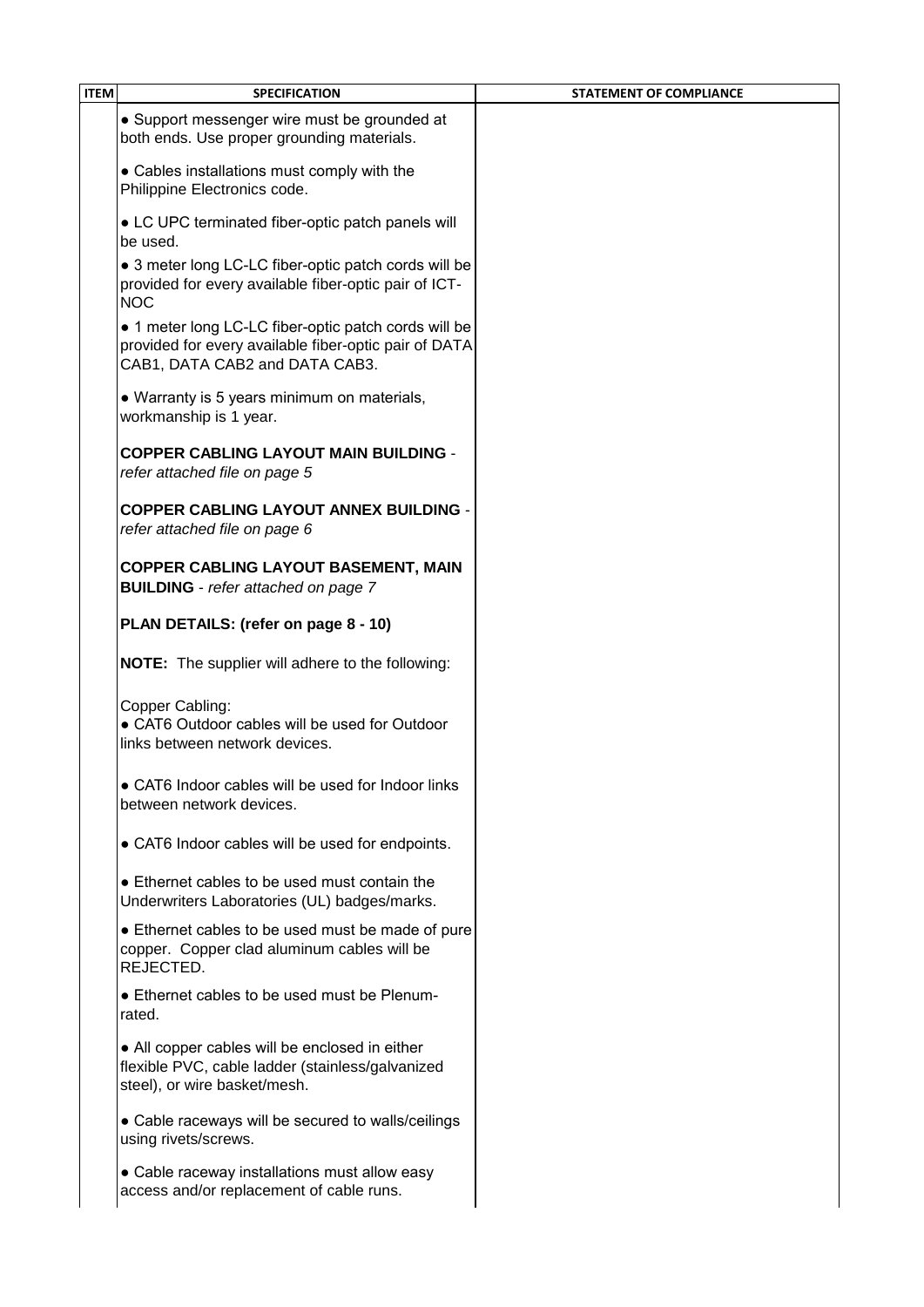| • Cable raceway installations must have ample<br>space for additional cable runs.                                                                                                                                                                                  |  |
|--------------------------------------------------------------------------------------------------------------------------------------------------------------------------------------------------------------------------------------------------------------------|--|
|                                                                                                                                                                                                                                                                    |  |
| • End points are terminated using duly-rated data<br>outlets.                                                                                                                                                                                                      |  |
| • CAT6 patch cords will be provided for all patch<br>panel ports                                                                                                                                                                                                   |  |
| • CAT6 patch cords will be provided for all<br>endpoints.                                                                                                                                                                                                          |  |
| Data Cabinets:<br>• 48U data cabinet (similar to image below) will be<br>installed at the Main Floor Main Building (located in<br>the map as CAB 1) and will contain or have the<br>features listed as follows:                                                    |  |
| o Removable side panels.                                                                                                                                                                                                                                           |  |
| o 100kgs weight capacity                                                                                                                                                                                                                                           |  |
| o 2 standard fixed shelf                                                                                                                                                                                                                                           |  |
| o 2 pieces full height Vertical cable managers (left<br>and right)                                                                                                                                                                                                 |  |
| o 4 pieces 1U horizontal cable managers (24-port<br>cabling)                                                                                                                                                                                                       |  |
| o 4 exhaust fans                                                                                                                                                                                                                                                   |  |
| ○ 2 horizontal power distribution units (PDU) with 6<br>universal outlets each                                                                                                                                                                                     |  |
| ○ Screws, nuts & bolts                                                                                                                                                                                                                                             |  |
| ○ IP20/IP30/IP40/IP50 rated                                                                                                                                                                                                                                        |  |
| o 2 pieces, fully loaded CAT6 24-port punch down<br>copper patch panels complying with ANSI/TIA-<br>568.2-D, ISO/IEC 11801-1 and EN 50173-1 Class<br>E specifications.                                                                                             |  |
| ○ Castors & adjust feed                                                                                                                                                                                                                                            |  |
| • 12U wall mounted data cabinets (similar to image<br>below) will each be installed at the 2nd Floor Annex<br>building (located in the map as CAB 2) and the<br>basement (located in the map as CAB 3) and will<br>contain or have the features listed as follows: |  |
| o Removable side panels.                                                                                                                                                                                                                                           |  |
| ○ 60kgs weight capacity                                                                                                                                                                                                                                            |  |
| o 1 piece 1U horizontal cable managers (24-port<br>cabling)                                                                                                                                                                                                        |  |
| o 2 exhaust fans                                                                                                                                                                                                                                                   |  |
| ○ 1 horizontal power distribution units (PDU) with 6<br>universal outlets                                                                                                                                                                                          |  |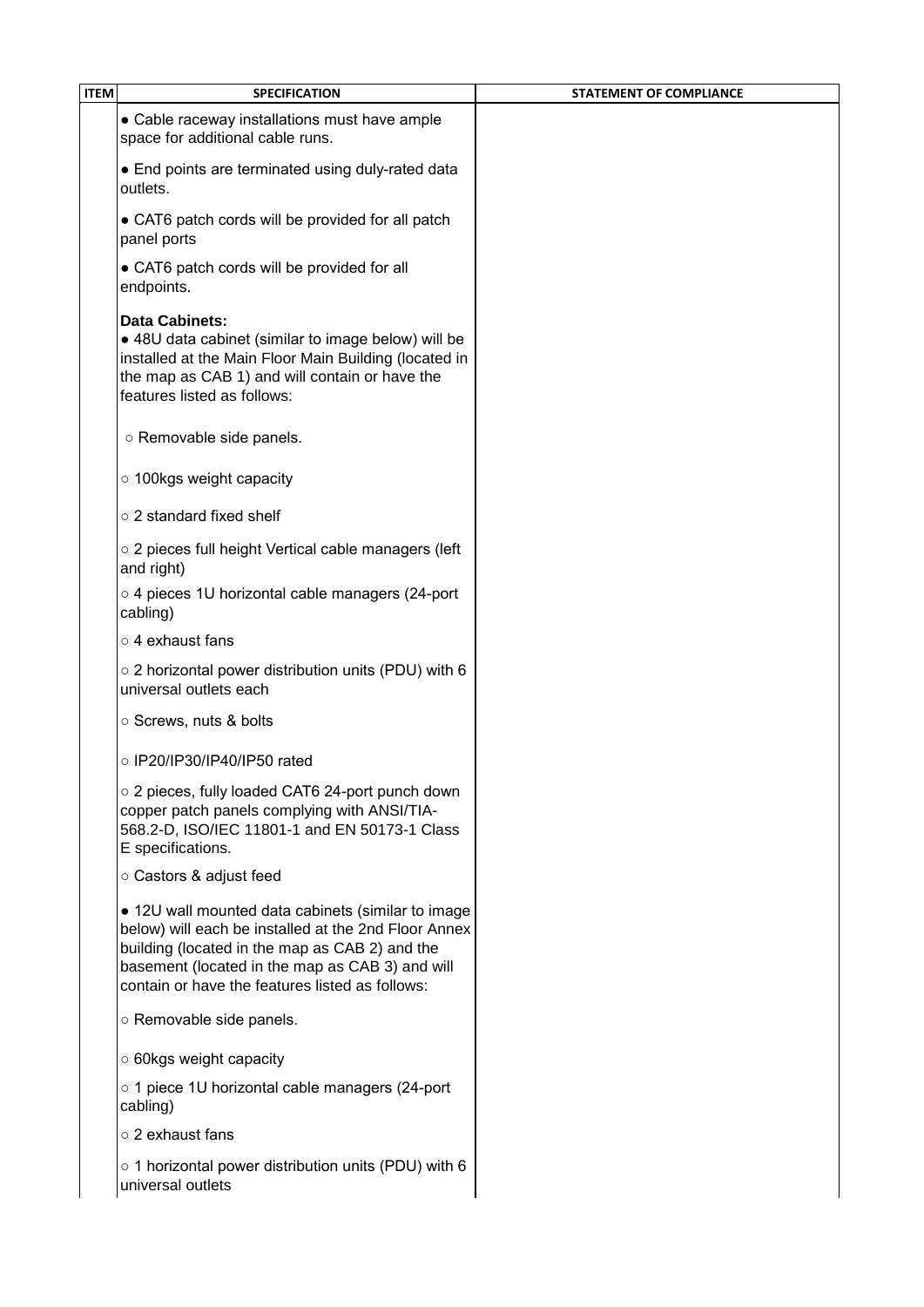| <b>ITEM</b><br><b>SPECIFICATION</b>                                                                                                                                                                                                                                                                                                                                                                                                                                                                                                                                                                                                                                                                                                                                                                                                                                                                               | <b>STATEMENT OF COMPLIANCE</b> |
|-------------------------------------------------------------------------------------------------------------------------------------------------------------------------------------------------------------------------------------------------------------------------------------------------------------------------------------------------------------------------------------------------------------------------------------------------------------------------------------------------------------------------------------------------------------------------------------------------------------------------------------------------------------------------------------------------------------------------------------------------------------------------------------------------------------------------------------------------------------------------------------------------------------------|--------------------------------|
| ○ Mounting screws, nuts & bolts                                                                                                                                                                                                                                                                                                                                                                                                                                                                                                                                                                                                                                                                                                                                                                                                                                                                                   |                                |
| ○ IP20/IP30/IP40/IP50 rated                                                                                                                                                                                                                                                                                                                                                                                                                                                                                                                                                                                                                                                                                                                                                                                                                                                                                       |                                |
| o 1 piece fully loaded CAT6 24-port punch down<br>copper patch panels complying with ANSI/TIA-<br>568.2-D, ISO/IEC 11801-1 and EN 50173-1 Class<br>E specifications.                                                                                                                                                                                                                                                                                                                                                                                                                                                                                                                                                                                                                                                                                                                                              |                                |
| • All Patch panels will be properly labeled and<br>printed trace maps stickers will be pasted behind<br>the corresponding data cabinet's front door.                                                                                                                                                                                                                                                                                                                                                                                                                                                                                                                                                                                                                                                                                                                                                              |                                |
| • Connect ALL data cabinets to each respective<br>location's electrical circuit complete with an<br>appropriately rated circuit breaker.                                                                                                                                                                                                                                                                                                                                                                                                                                                                                                                                                                                                                                                                                                                                                                          |                                |
| • All Data cabinet locks can be opened by a single<br>master key. Multiple copies of this master key will<br>be provided to the university.                                                                                                                                                                                                                                                                                                                                                                                                                                                                                                                                                                                                                                                                                                                                                                       |                                |
| • The data cabinet lock & key type shown or similar<br>to the image below are REJECTED.<br><b>Network Equipment:</b><br>• 1 unit Layer 3 Fiber-Optic Smart Switch<br>compatible with existing MikroTik CRS317-1G-<br>$16S+$                                                                                                                                                                                                                                                                                                                                                                                                                                                                                                                                                                                                                                                                                       |                                |
| ○ ARM 32bit Architecture, 2x 800MHz CPU cores,<br>RouterOS L5, 512MB RAM, 16MB FLASH storage,<br>Approximately 200,000 hours at 25C MTBF, -40°C<br>to 70°C tested ambient temperature, 12-57V DC<br>jack input Voltage, 23W Maximum power<br>consumption, Passive Cooling, 802.3af/at PoE in,<br>18-57V PoE in Input Voltage, 1 Gigabit Ethernet<br>port, 8x SFP+ ports, RS232 Serial port, CPU<br>temperature monitor, 1U rackmount case.<br>CEA/EAC/ROHS Certifications, IP20, Rack ears<br>and screws, 24V/1.2A power adapter. 12-month<br>warranty on materials and workmanship under<br>normal use and service by the manufacturer,<br>except in case of damage caused by mechanical,<br>electrical or other accidental or intended damages<br>caused by improper use or due to wind, rain, fire or<br>other acts of nature. On-call/next-business day<br>support must be provided by local supplier/dealer. |                                |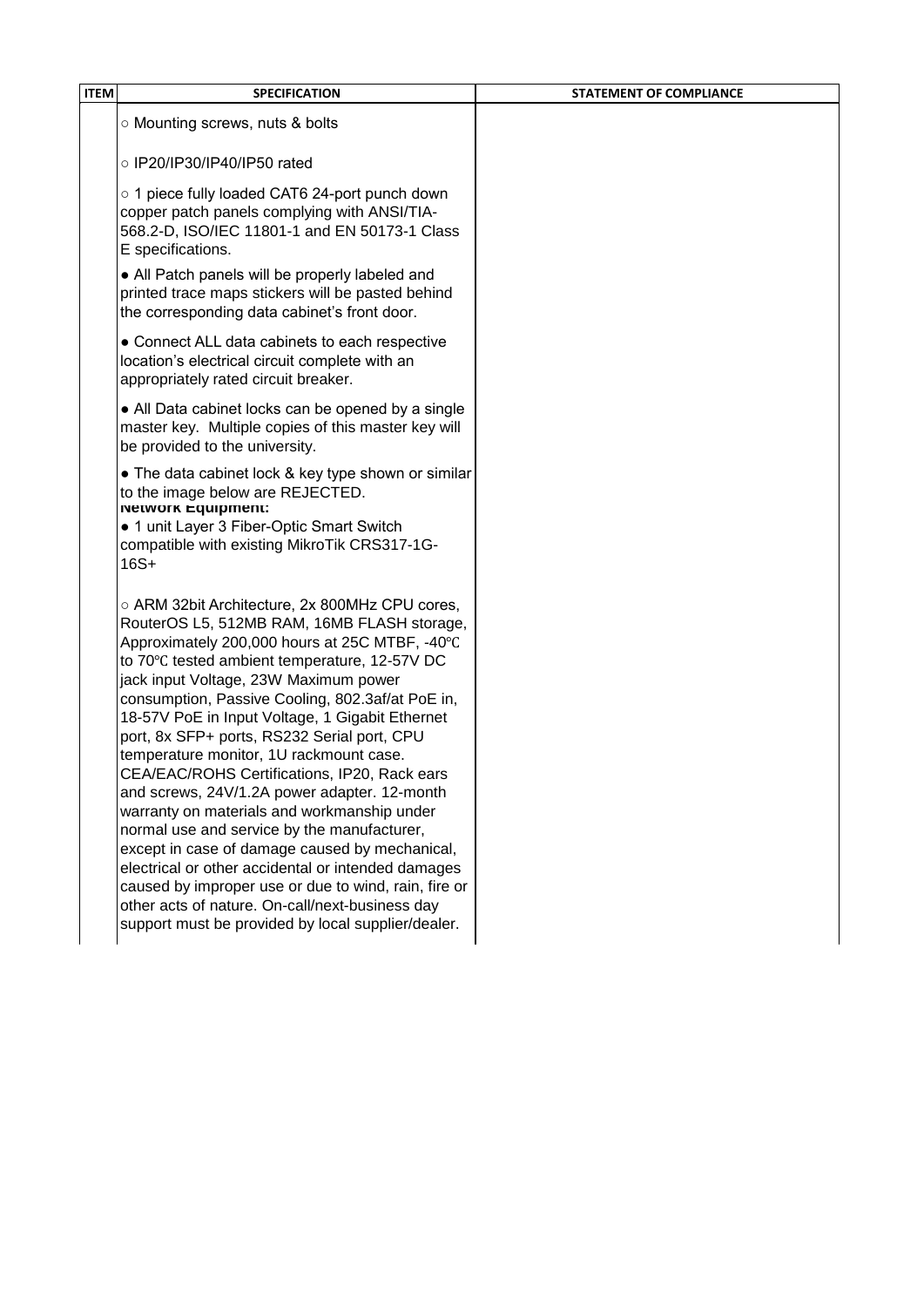| <b>ITEM</b> | <b>SPECIFICATION</b>                                  | <b>STATEMENT OF COMPLIANCE</b> |
|-------------|-------------------------------------------------------|--------------------------------|
|             | • 2 units Layer 3 24-port Smart Switches              |                                |
|             | compatible with existing MikroTik CRS328-24P-         |                                |
|             | 4S+RM                                                 |                                |
|             | ○ ARM 32bit Architecture, 800MHz CPU core,            |                                |
|             | RouterOS L5, 512MB RAM, 16MB FLASH storage,           |                                |
|             | Approximately 200,000 hours at 25C MTBF, -40°C        |                                |
|             | to 60°C tested ambient temperature, 10-30V DC         |                                |
|             | jack Input Voltage, 24W Maximum power                 |                                |
|             | consumption, Passive Cooling, Passive PoE in, 24x     |                                |
|             | Gigabit Ethernet ports, 2x SFP+ ports, 1x RJ45        |                                |
|             | Serial Console port, CEA/EAC/ROHS                     |                                |
|             | Certifications, IP20, Rack ears and screws,           |                                |
|             | 24V/1.2A power adapter. 12-month warranty on          |                                |
|             | materials and workmanship under normal use and        |                                |
|             | service by the manufacturer, except in case of        |                                |
|             | damage caused by mechanical, electrical or other      |                                |
|             | accidental or intended damages caused by              |                                |
|             | improper use or due to wind, rain, fire or other acts |                                |
|             | of nature. On-call/next-business day support must     |                                |
|             | be provided by local supplier/dealer.                 |                                |
|             |                                                       |                                |
|             |                                                       |                                |
|             | • 3 units indoor wireless access point compatible     |                                |
|             | with existing MikroTik CRS328-24P-4S+RM               |                                |
|             | <b>CAPSMAN</b>                                        |                                |
|             | ○ ARM 32bit Architecture, Quad Core 716MHz            |                                |
|             | CPU, RouterOS L4, 128MB RAM, 16MB FLASH               |                                |
|             | storage, Approximately 100,000 hours at 25C           |                                |
|             | MTBF, -40°C to 70°C tested ambient temperature,       |                                |
|             | IPsec hardware acceleration, 300Mbit/s Wireless       |                                |
|             | 2.4GHz Max data rate, Dual 2.4GHz wireless            |                                |
|             | chains, 802.11b/g/n, 6dBi Antenna gain for 2.4GHz,    |                                |
|             | Wi-Fi 4 wireless 2.4GHz generation, 867Mbit/s         |                                |
|             | Wireless 5GHz Max data rate, Dual 5GHz wireless       |                                |
|             | chains, 802.11a/n/ac, 5.5dBi Antenna gain for         |                                |
|             | 5GHz, Wi-Fi 5 wireless 5GHz generation, AC1200        |                                |
|             | AC speed, 2x Gigabit Ethernet ports, 24W max          |                                |
|             | power consumption, Passive cooling, 1x 802.3af/at     |                                |
|             | PoE In port, 18-57V PoE in Input Voltage, 1x          |                                |
|             | Passive PoE Out port up to 57V, 500mA max out         |                                |
|             | per port, CE/FCC/IC/EAC/ROHS Certifications,          |                                |
|             | Mode button, 24V/1.2A power adapter, ceiling          |                                |
|             | mount, Gigabit PoE Injector, fastening kit. 12-       |                                |
|             | month warranty on materials and workmanship           |                                |
|             | under normal use and service by the manufacturer,     |                                |
|             | except in case of damage caused by mechanical,        |                                |
|             | electrical or other accidental or intended damages    |                                |
|             | caused by improper use or due to wind, rain, fire or  |                                |
|             | other acts of nature. On-call/next-business day       |                                |
|             | support must be provided by local supplier/dealer.    |                                |
|             |                                                       |                                |
|             |                                                       |                                |